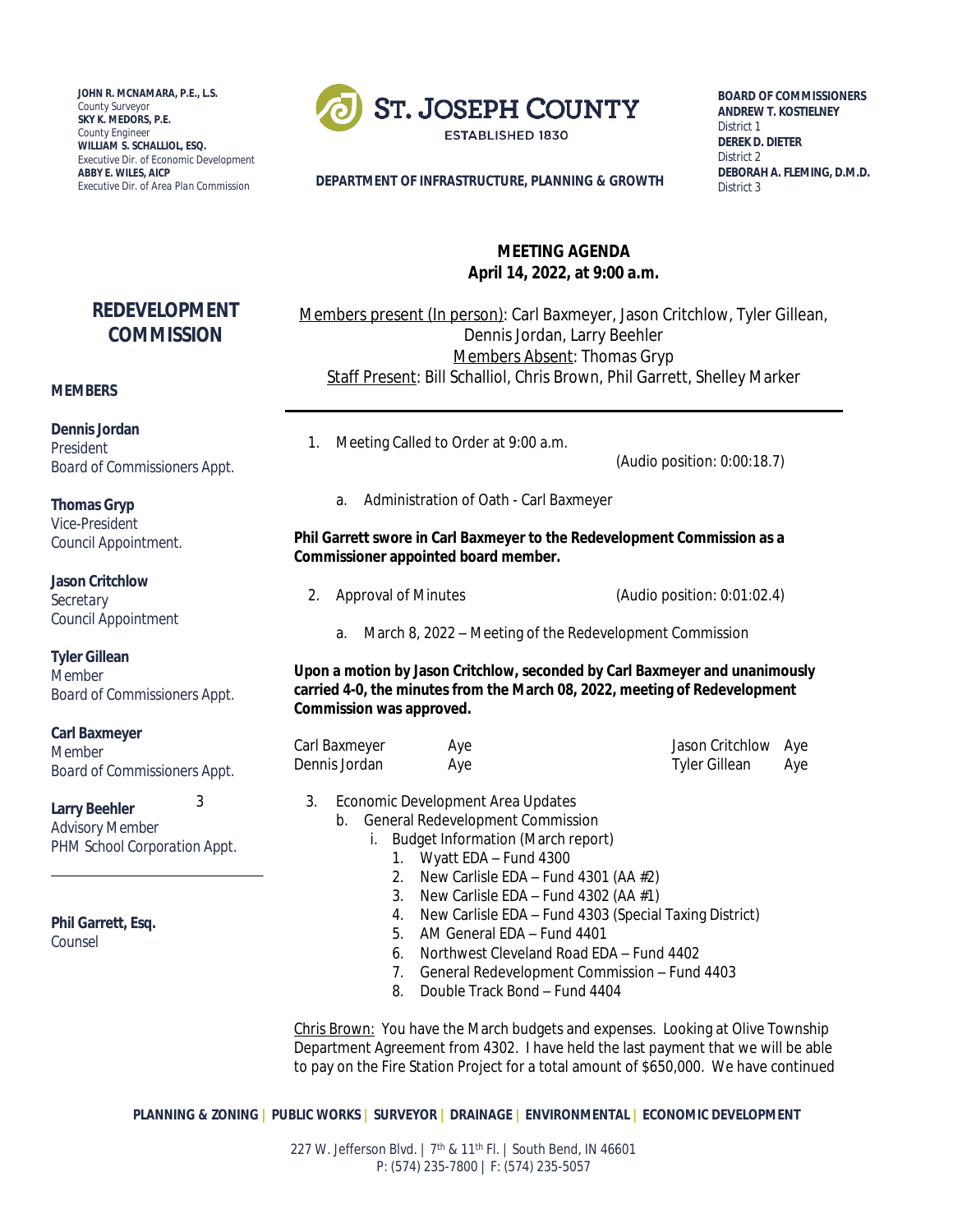expenses for Project Honeysuckle which mostly legal and financial work to move the project forward. Some expenses related to Bendix Woods as well. The Choice Light connection has been completed and paid out. The Bendix Woods main building is now on the Choice Light network/county network and operational.

We had to split the Chamber contract up amongst four areas. There was a small error in 4302 where double the amount was taken out but moving forward with the journal correction to have it contributed to the different accounts.

In Redevelopment, looking at TIF Development presentation that Steve Dalton did last month with the preparation and some of the legal expenses related to agreements for Outlot C easements at the airport.

- 3. b. New Carlisle Economic Development Area (NCEDA)
	- i. Land Leases/Agreements
		- 1. **Resolution 2022-02** Farm Lease (Inland Parcel)
		- 2. Farm Lease Inland Parcel (Sebasty Farms)
		- 3. **Resolution 2022-03** Farm Lease (31917 State Road 2)
		- 4. Farm Lease 31917 State Road 2 (Sebasty Farms)
		- 5. **Resolution 2022-04** Release and Indemnification (31991 Edison)
		- 6. Release and Indemnification 31991 Edison (Stevens)

Bill Schalliol: The next three items on the agenda under New Carlisle Economic Development Area relate to land leases and agreements. The Redevelopment Commission or the County owns several parcels. One of the things we have done is made a commitment until that parcel is ready for development and if it had been an agricultural related parcel, we will continue to have it farmed. As part of the commitment every year we have two appraisals done on farm lease rates to determine a true value for lease rental.

Last year the average price for non-irrigated was \$137.50 per acre. This year with increase prices and increase demand it is now \$215.00 per acre. Before you today are two resolutions related to Farm Leases and the third is a little different.

# 3. b. i. 1. **Resolution 2022-02** – Farm Lease (Inland Parcel)

(Audio position: 0:04:16.8)

Bill Schalliol: Resolution 2022-02 is a Farm Lease for a piece of property we call the Inland Parcel that was purchased from Inland Steel. It is located at the southwest corner of Walnut and Edison Road. Approximately 46.7 acres of the land is being farmed by Ken Sebasty and Ken Sebasty, Jr. They have farmed that parcel for almost two decades. We would just continue the Farm Lease with them at a rate of \$215.00 per acre. The second item is the lease itself. There is a map included to show where the parcel is located.

**Upon a motion by Jason Critchlow, being second by Dennis Jordan and unanimously carried 4-0, to approve Resolution 2022-02, Farm Lease (Inland Parcel) to continue to be farmed by Sebasty Farms at a rate of \$215.00 per acre, was approved.** 

| Carl Baxmeyer | Aye | Jason Critchlow Aye  |     |
|---------------|-----|----------------------|-----|
| Dennis Jordan | Aye | <b>Tyler Gillean</b> | Aye |

3. b. i. 3. **Resolution 2022-03** – Farm Lease (31917 State Road 2)

(Audio position: 0:05:43.7)

Bill Schalliol: Resolution 2022-03 is a Farm Lease for property located at 31917 State Road 2. This was acquired a couple of years ago by the Redevelopment Commission. The farmable acreage is 16.1 acres. The Sebasty Family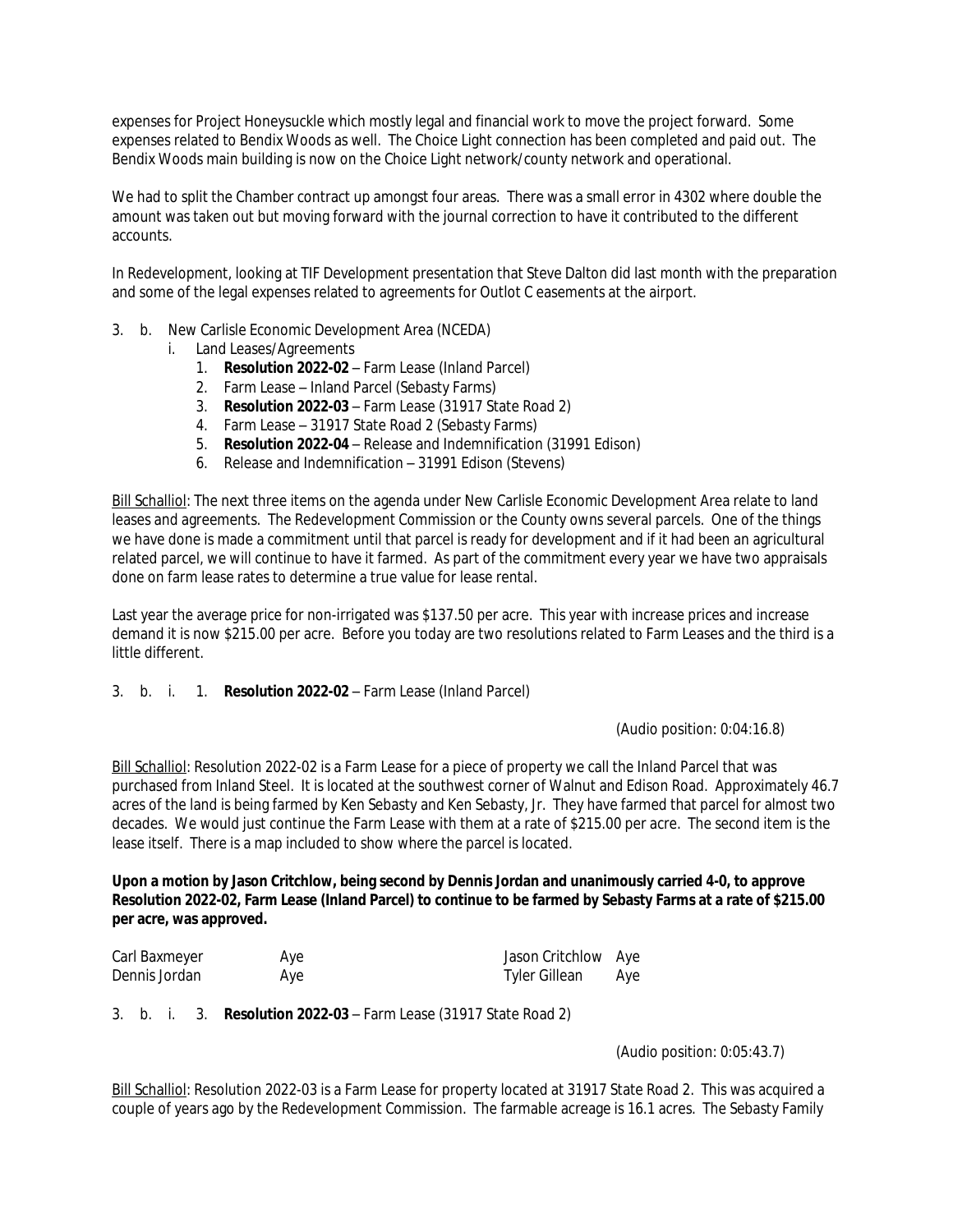farms the adjacent property that they own. They would be the tenant farmer of this property at \$215.00 per acre.

Tyler Gillean: Why the dramatic jump in price again?

Bill Schalliol: The average value of the crop's vs the average value of rental prices has continued to climb. It is just not here, if you look at the Purdue index it seems to be the trend.

**Upon a motion by Jason Critchlow, being second by Dennis Jordan and unanimously carried 4-0, to approve Resolution 2022-03, Farm Lease (31917 State Road 2) to continue to be farmed by Sebasty Farms at a rate of \$215.00 per acre, was approved.**

| Carl Baxmeyer | Aye | Jason Critchlow Aye |     |
|---------------|-----|---------------------|-----|
| Dennis Jordan | Aye | Tyler Gillean       | Aye |

3. b. i. 4. **Resolution 2022-04** – Release and Indemnification (31991 Edison)

(Audio position: 0:07:03.4)

Bill Schalliol: Resolution 2022-04 is a little different than the previous two. This piece of property is located at 31991 Edison. The Redevelopment Commission purchased the property about six years ago in anticipation of a railroad corridor for the Norfolk Southern Railway into the IEC core development area. The previous owners grew hay on the property, and we had an agreement for some people to come out and harvest the hay. They would use it and give to farmers that need it for horses and give to Reins of Life groups. A lease has never been done on it. We get a certificate of insurance and a Release and Indemnification agreement on it to allow them to do the harvesting of the hay. This will be year four or five of this continued agreement and ask for your approval of this resolution to approve the use. The Release and Indemnification is to allow the Stevens to be on the property to gather the hay.

Carl Baxmeyer: This no way changes, it just continues.

Bill Schalliol: It is done on a yearly basis.

**Upon a motion by Jason Critchlow, being second by Carl Baxmeyer and unanimously carried 4-0, to approve Resolution 2022-04, Release, and Indemnification (31991 Edison) to continue to have the hay harvested and the Stevens to be on the property, was approved.** 

| Carl Baxmeyer | Aye | Jason Critchlow Aye  |     |
|---------------|-----|----------------------|-----|
| Dennis Jordan | Aye | <b>Tyler Gillean</b> | Aye |

Jason Critchlow: Would we have to pay someone to mow it down if they were not doing that?

Bill Schalliol: Yes. Or we would continue to let it grow wild. But now that we have Code Enforcement in the County, we maintain and mow the front half of the property and could let the back half grow wild. But since it has a productive use, we just do this.

- 3. b. New Carlisle Economic Development Area (NCEDA)
	- ii. Professional Services Agreement
		- 1. Parcel 1 Appraisal Update Iverson Grove
		- 2. Parcel 1 Appraisal Update Appraisal Specialists, Inc

Bill Schalliol: The next two items on the agenda are related to that same corridor. Back in 2016, we studied the development of a rail corridor for the Norfolk Southern Line into the core development area. There were several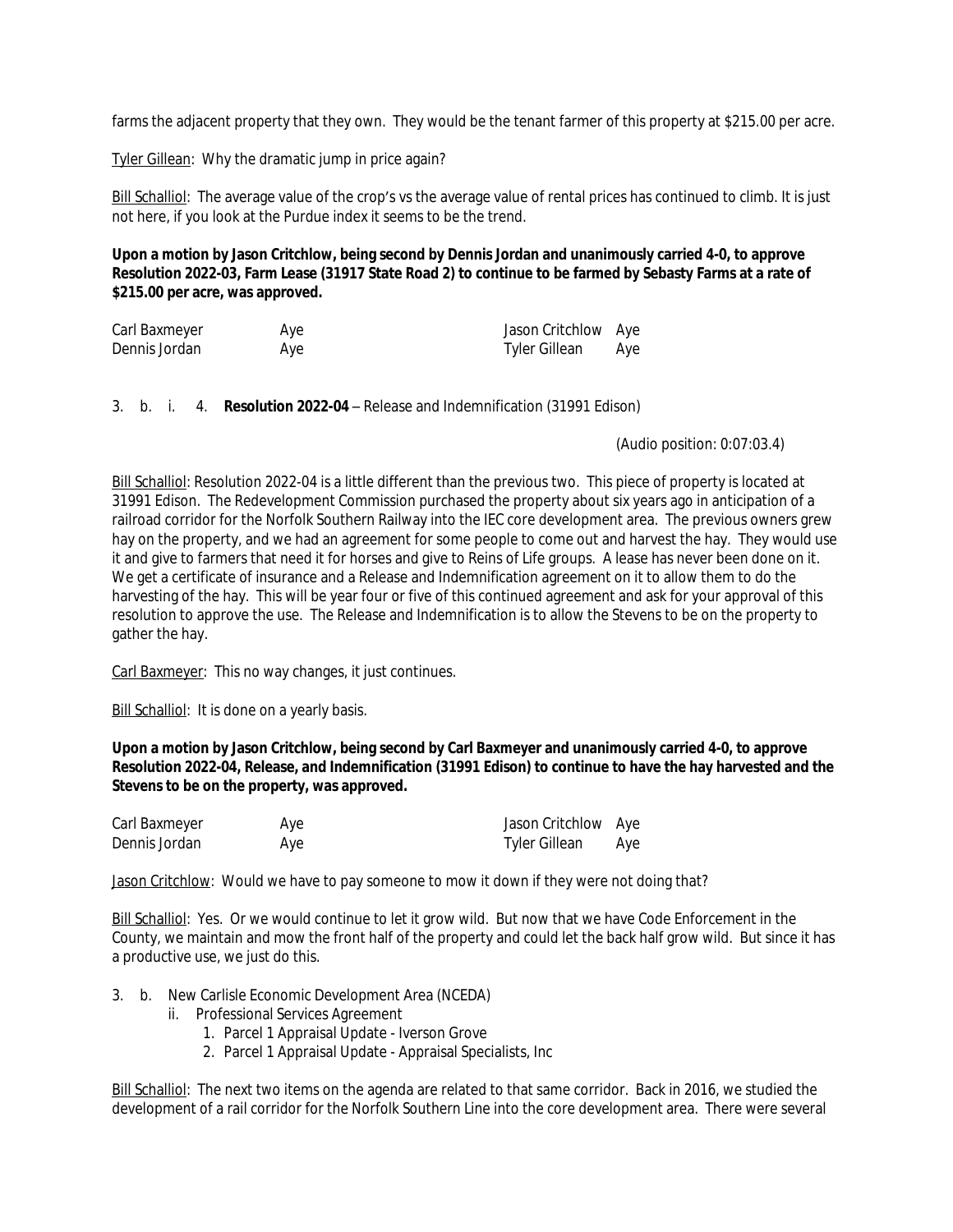parcels that were deemed to be needed for acquisition to make the corridor happen. One of those pieces of property is owned by PPMS which is the parent company that manages the Energy Center for the ownership group.

Originally when we designed the rail corridor (map enclosed in the packet on the second page) a smaller piece of property (19.238 acres) had been identified as the place where we put in the spur and make the connection off the main line into the park. In conversations with PPMS, they wanted us to get a value for the whole site for the potential for a whole acquisition of the parcel verses just partial acquisition. They have no need for the property and they have some easements that run through it that provide gas and electric service to the power plant.

We have two appraisal proposals and would ask for your approval on both. The first proposal is with Iverson Grove in the amount of \$2,000 and the second proposal is in the amount of \$1,800 to Appraisal Specialists, Inc. Anytime we buy property we are required to get two independent appraisals. This is for the total property of about 56 acres.

Jason Critchlow: Reason they are different is because each company is charging something different?

Bill Schalliol: Yes. Same scope of work.

Dennis Jordan: We still propose this land ultimately could be used for a rail spur?

Bill Schalliol: Yes. It is an interesting piece of property. The property that we would use as the rail property (shaded in yellow) is generally flat, level, and free of obstructions. The additional property that we might have the potential to buy does provide some additional acreage that could be developed in conjunction with a piece of property owned by the Town of New Carlisle. If they ever need to grow their facility center. The rest of the property is unusable because there is no good access, frontage, or has easements. We are working to set two comparable values for negotiation purposes.

Jason Critchlow: This is in the IEC.

Bill Schalliol: Yes, and in the New Carlisle Economic Development area.

# **Upon a motion by Carl Baxmeyer, being second by Tyler Gillean and unanimously carried 4-0, to approve Appraisal Update – Iverson Grove, was approved.**

| Carl Baxmeyer | Aye | Jason Critchlow Aye |     |
|---------------|-----|---------------------|-----|
| Dennis Jordan | Aye | Tyler Gillean       | Aye |

Bill Schalliol: We need to vote on both of those, Iverson Grove and Appraisal Specialists, Inc. If the first vote was for Iverson Grove a second vote is needed for Appraisal Specialists, Inc.

Phil Garrett: We can amend the motion for it be for both.

# **Upon a motion by Jason Critchlow, being second by Carl Baxmeyer, was approved for both Iverson Grove and Appraisal Specialists, Inc. amended motion.**

3 c. St. Joseph County Economic Development Area No. 3 (AM General EDA)

3 d. Wyatt Economic Development Area No. 1 (Wyatt EDA)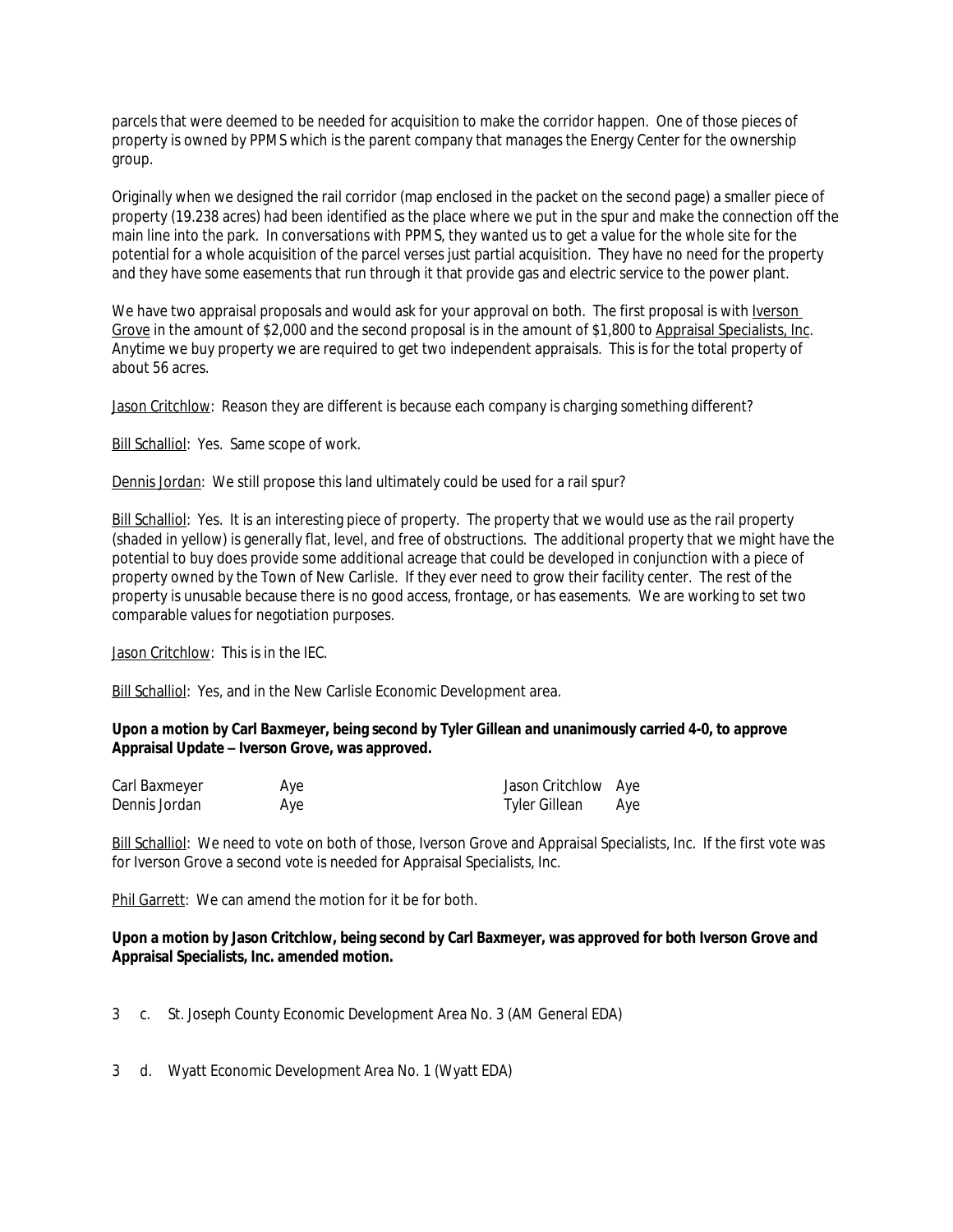# 3 e. Northwest Cleveland Road Economic Development Area (NWCR EDA)

Bill Schalliol: There are no specific updates on the remaining three Economic Development Area items. Chris, can you please provide additional information on Project Honeysuckle before we move down to Additional Business?

Chris Brown: The original intent for moving this meeting was that we were working to finalize a Development Agreement with the company who is in charge of Project Honeysuckle. Unfortunately, with some of the discussions we have had over the last couple of weeks regarding labor and local construction. We didn't have enough time to really get a firm handle on that piece and the company and us have agreed we would push that back a month. We are looking to take it to the County Council on May 10, 2022, as the public hearing.

Unfortunately, we might have to reschedule the May RDC meeting in a similar fashion as we did today. To make sure that Council has the first say on that Development Agreement and subsequent the RDC and then the Board of Commissioners.

We are working through some of those labor issues right now. There is a path forward just need to figure out what that path is. We should have better updates towards the end of the month moving forward on that project.

# Tyler Gillean: What are the labor issues?

Chris Brown: Basically looking at the amount of local labor that would be participating in the construction both on union and non-union side. Because of some of the connections, the operator's union, operators engineer union, and IBEW who are just inquiring about how much work they could be a part of. We are trying to understand from a cost standpoint on the developer's side what that marginal rate would be between union and non-union. How does that affect their financial budget? Our incentive has not changed. It really is on their side to understand what those additional costs could be given the workforce we do have here is pretty heavy unionized. We are trying to understand and is there a middle ground where the company, Council, and Unions are comfortable with the amount of work that will be provided on the project.

Jason Critchlow: Taking the Union out of it. The agreement has a small clause in there that they will try and use local labor. The focus just on local, union, non-union but will they make any guarantees that it will be local workforce?

Chris Brown: In some of the discussions we have gone through and said, "we would like to see St. Joseph County and adjacent counties". That is some of the language we are putting in the development agreement. The developer and Phil, you can correct me, the developers are comfortable with that. Whenever you talk about unions, we worry that because it is such a large job you could have other unions from Chicago, Milwaukee and those large cities that are coming. While it is union labor which is great it is still non-local labor. We are really trying to push, especially the incentive that we are giving, we really want to see as much local labor as possible both union and non-union. Is there a percentage where we can say the labor unions are happy with the percentage of work that they would be receiving and then the non-unions too.

Jason Critchlow: There is a lot of work out there right now. Can any of these contractors make any guarantees that they can fill? I mean 200 construction jobs is a lot.

Chris Brown: That is a little bit of a concern we brought that up. In previous discussions with unions it has been that they have worked on a lot of the solar projects in and around this area already. This project is six to seven times the size of those. A much larger job than AEP's 20 mega watt which is their largest one on Bittersweet. We have brought that question to the table and given all the other work that is going on in the subsequent counties. The Amazon building there is a lot of electrical work being done there. We are just trying to figure out along with the developer what those additional costs could be. Really trying to hone in on what that percentage of local labor can be to get the job done.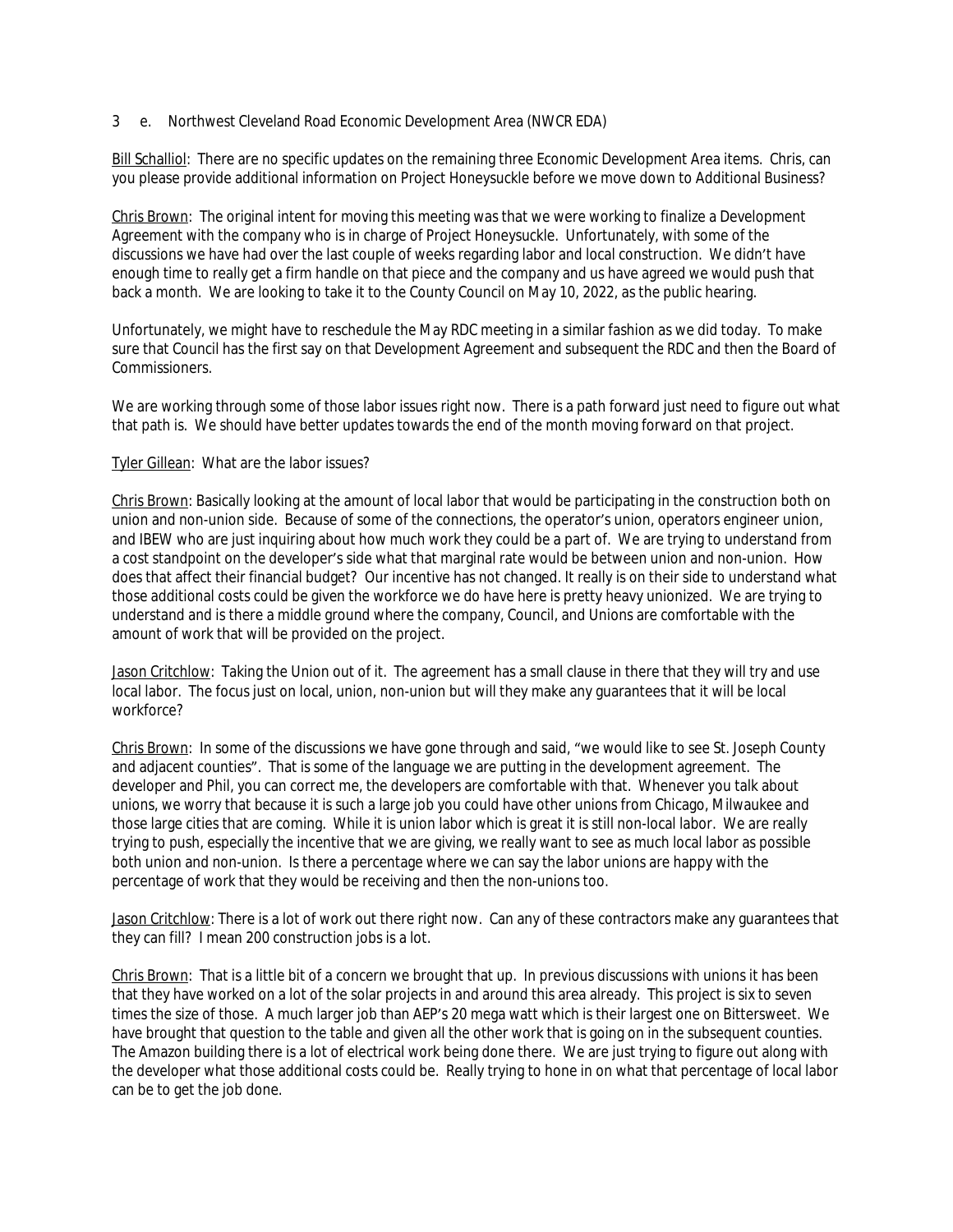Jason Critchlow: Phil, isn't there often a clause where if they can't fill it with the local labor force and they have tried. Then they can move onto Chicago if they had too?

Phil Garrett: We are still trying to see what the availability is for everything before we get that language specified in the agreement. They have made some commitments to some percentages of local labor and are doing their homework regarding how this gets done.

4. Additional Business (Audio position: 0:19:18.5)

- 4. a. County Property Project update
	- b. Professional Service Contract Discussion update
	- c. 2022 Department of Infrastructure, Planning & Growth Annual Report

Bill Schalliol: Items A and B on the agenda under "Additional Business". The County Project is what we are looking through as to what the county owns and doesn't own along with what could be sold.

New planner on staff Kylie Abrams will be working with the GIS team and myself to go through that list.

The professional service contract item B we are providing information that is the average values of contracts. We are continuing to work backwards in time to put together a list, but it has been tabled based on other workload issues we had this past month.

Item C is our annual report. The last two documents in the annual report you had seen before. One is the South Bend Regional Chambers' report and the other one is Steve Dalton's report. We thought those were good supplemental materials to add to the report that we do. Our report is combined in with the Department of Infrastructure, Planning & Growth report that includes the Public Works, the Survey, the GIS and the Area Plan Commission reports. Those are not part of this those agencies are still finishing their reports. That is included for your review.

# 5. Public Comment (3-minute limit) (Audio position: 0:21:27.2)

Dan Caruso, 305 Compton Street, New Carlisle, IN: If I could it was not officially on the agenda. The solar project in New Carlisle if I could speak on that. I was at the meeting that Chris handled at the Methodist Church right across the street from my house. I think there has been a little bit of miss understanding. What labor wants and I was there, and it was clear. What labor wants is whatever job is available use local labor, only local labor. Until there is nobody available. I have friends that are electricians and plumbers who are sitting on the bench. I don't want to hear that there is not labor available. We have plenty of labor available, use them.

It came out at that meeting, someone in the back of the room indicated that to complete a project in southern Indiana tied in with the University of Illinois. The BP brought in a construction team from San Diego. Which to me have lived in San Diego his day workers are getting on a bus and bringing them over for \$2.00 an hour.

I have a friend that is a plumber that goes over to work in Porter, Lake, and Chicago area all the time for that prevailing wage for number one. But is okay labor, we don't mind that labor if we don't have enough people here then yes you go to the next immediate area which is what they are doing now. They are getting our labor to go over there and work and sometimes they don't have people to do their jobs.

I want it to be understood that every single person, painters (I know painters that are sitting on the bench). I know that is not going to be involved with Project Honeysuckle. But there is a lot of labor in this area that is not used right now and that is all labor is saying. "Use every bit of local labor before you go looking somewhere else".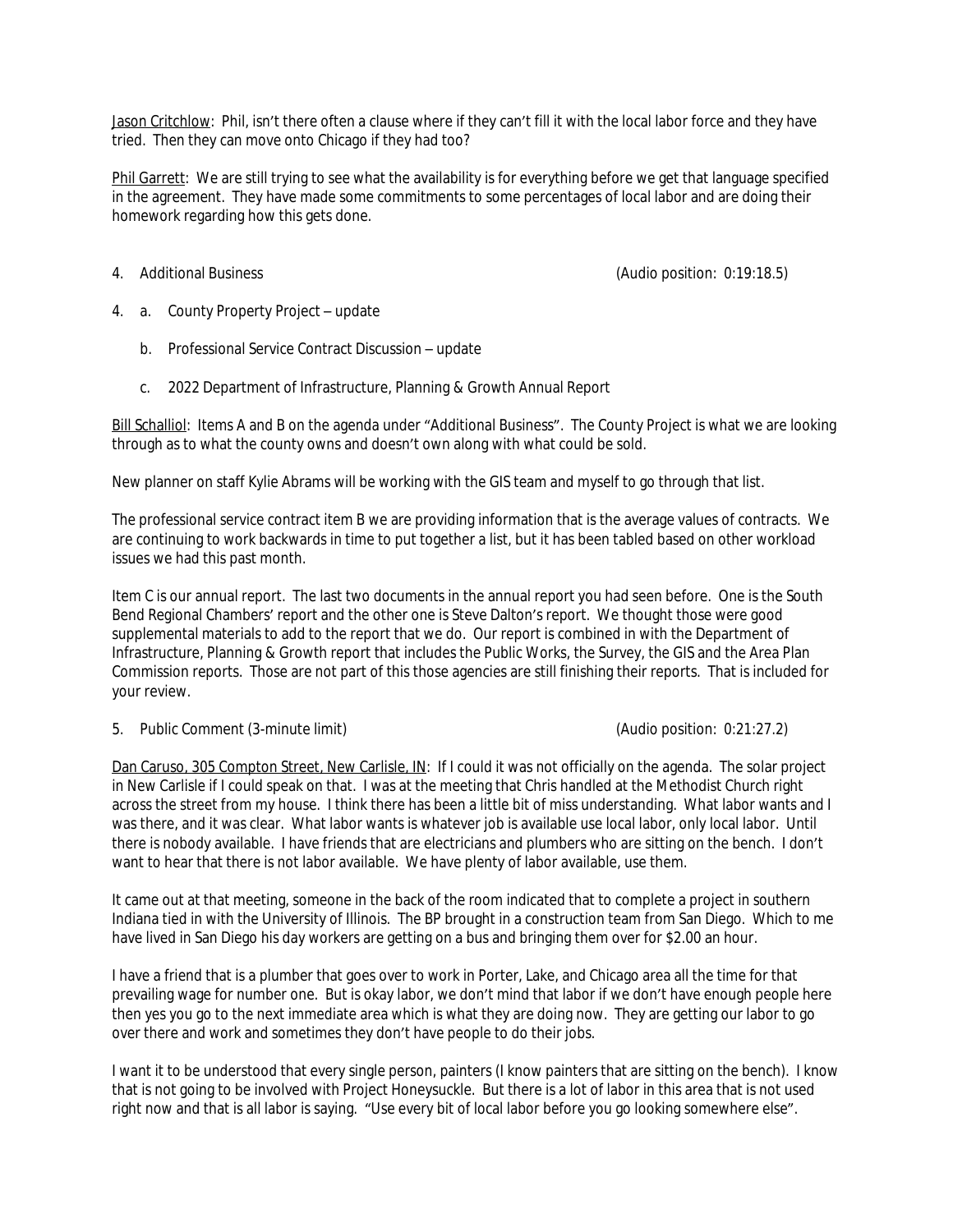Because you are looking in Chicago doesn't mean you are scraping the bottom of the barrel which is what has happened before in the past with bringing in labor from Georgia, North Carolina. Guys who are tired of fishing and want to dig holes for a while.

Jason Critchlow: Dan, I was unable to attend that meeting I heard a lot of good feedback from it. Besides the labor piece did you feel like everything else was answered?

Dan Caruso: A lot of information came out and there was a lot of people that were there that I don't think had been exposed to any of the information. They were just there to get informed. I apologize because people after the meeting said, "can you let somebody else ask questions"? I'm sorry I raised my hand and they called on me so yes, I'll talk. I've talked to several people who were at that meeting and a couple were against the solar. They didn't want to see it coming in and they came away okay that makes a little bit of sense. It is not going to be this big invasion other than the construction phase that is going to take over the area. It is quite you are not going to have machines and will not be another shredder. I received a lot of positive feedback from that meeting.

(Audio position: 0:25:19.5)

Charlotte Wolfe, 21439 Osborne Road, Lakeville, IN: I don't come to these meetings a lot. It is a lot to get away from my learning farm where I work. I do feel that these issues are extremely important and so I am here today.

I appreciate the fact that you all seem sincerely committed to job creation in the County and using local labor. But in my humble opinion you are on the exact wrong track. There is a huge disconnect between the idea of development and the actual creation of jobs in our County which includes South Bend. The name of this commission is "Redevelopment Commission", but it is in fact a development commission. Whenever you are talking about buying farmland, leasing farmland until you can do whatever it is development not redevelopment. You are not fooling anyone you are just getting things past people who are not tuned in. And the reason they are not tuned in is these important meetings should be held in the evenings when the media and the working people can attend.

More and more of us are getting tuned in even thou it is difficult for us to get here at 9:00 a.m. on a weekday. These decisions affect every aspect of the lives of our county citizens. You even termed it "TIF development" by so doing you are acknowledging that you are decisions are being made of how to spend County citizens money and that includes people who live in South Bend. I am happy to know that you are going to be leasing this farmland parcels this year. By leasing and having an option eventually selling these properties that the County will have no need for once the Council really study research that would be best for job creation in the county.

Putting a hold on infrastructure development not redevelopment I remind you it is development. Is the correct approach until these properties can be returned to farm ownership? Please refrain from purchasing any additional properties which will limit your options for redevelopment. As this body is supposed to be doing.

Finally, regarding this research. Please research healthier and morally justifiable investment and employment options for our County that can still turn a profit and is more equitable shared among employees of these companies. Small, distributed companies, give employees of these industries financially and viable and sole satisfying work. Provide training if needed. Something is diffidently wrong when many of my friends are working low paying retail just for health insurance. Can they get out to a big low paying jobs eventually in New Carlisle area, no. They live in South Bend and maybe they don't even have a car. They need jobs in South Bend. Thank you.

# (Audio position: 0:28:36.5)

Debra Durall, 21677 Auten Road, South Bend, IN: The last time I was here I read from Joel Salatin who made the point about integrating our progressive and responsible development. I had Shelley pass out to you a Venn diagram that I feel illustrates part of why the citizens and even maybe some of the developers feel that St. Joseph County is stumbling over how to do development now. We've been working for about five years with the County